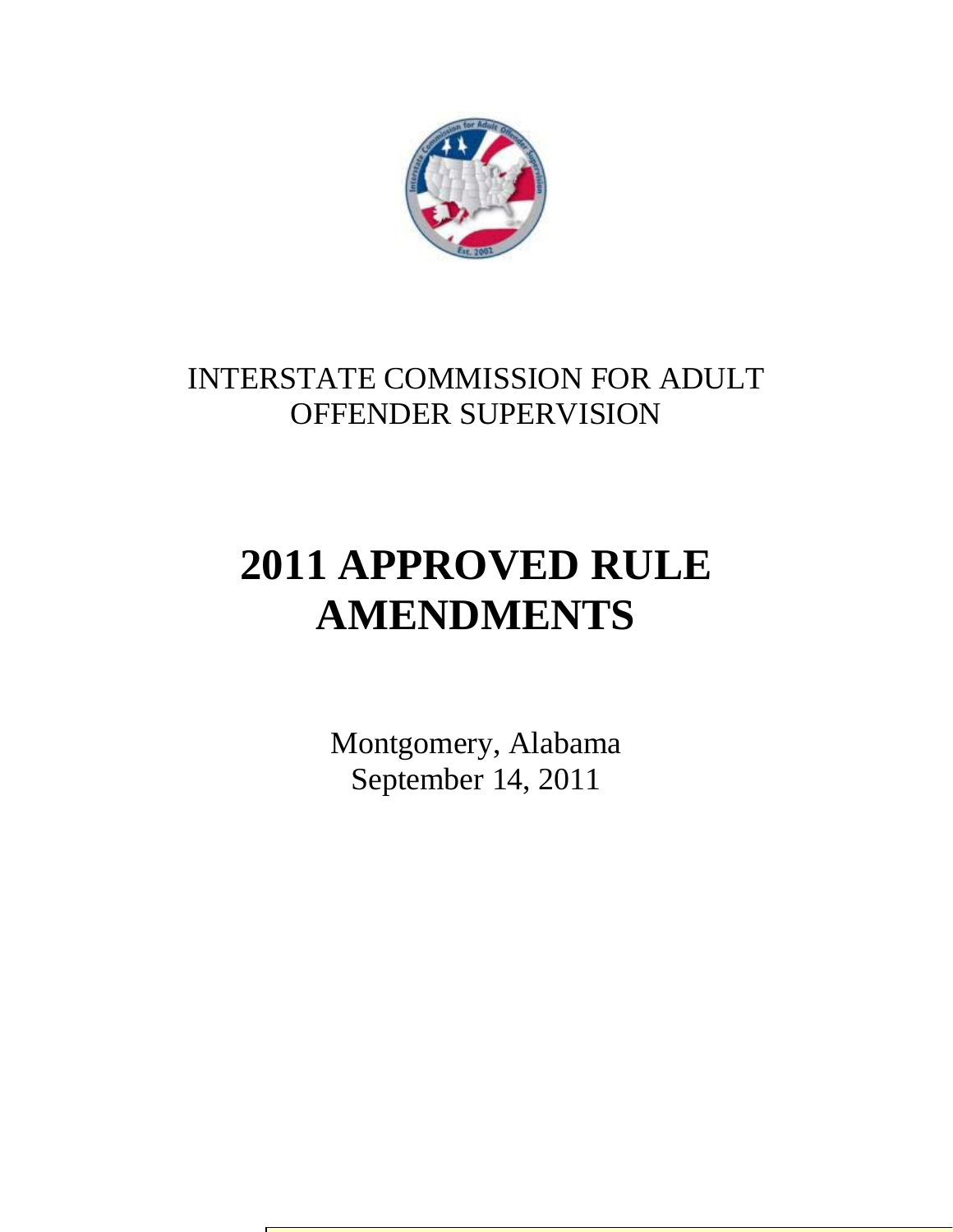## *Rule 1.101 Definitions*

#### **"Resident"** means a person who—

- (1) has continuously inhabited a state for at least one year prior to the commission of the offense for which the offender is under supervision; and
- (2) intends that such state shall be the person's principal place of residence; and
- (3) has not, unless incarcerated or on active military deployment, remained in another state or states for a continuous period of six months or more with the intent to establish a new principal place of residence.

#### **Justification**

Military personnel are frequently deployed away from their home states. In these cases, location is not a voluntary decision. When these personnel are convicted of crimes in the states where they are deployed, and become subject to supervision by civil authorities, they may be discharged by the military service. However, if an offender has been away from his or her home state more than six months, the offender may no longer meet the criteria for "resident" of that state. This modification establishes that presence in a state while on military deployment will not be considered "remain[ing] in another state" under section (3) and will not, in itself, disqualify an offender from claiming residence in his or her home state.

**"Violent Offender"** means an offender under supervision for a violent crime committed in the sending state.

#### **Justification**

The addition of "committed in the sending state" helps to clarify that the sending state statute determines whether an offender seeking transfer under the compact is under supervision for a violent crime.

Effective: March 1, 2012

## *Rule 3.105 Pre-release transfer R request for transfer of a paroling offender*

(a) A sending state shall may submit a completed request for transfer of supervision no earlier than 120 days prior to an offender's planned release from a correctional facility a paroling offender to a receiving state no earlier than 120 days prior to the offender's planned prison release date.

(b) If a pre-release transfer request has been submitted, a A sending state shall notify a receiving state

(1) if the planned release date changes; of the offender's date of release from prison or

- *Deleted language is struck through*
- *Added language is underlined*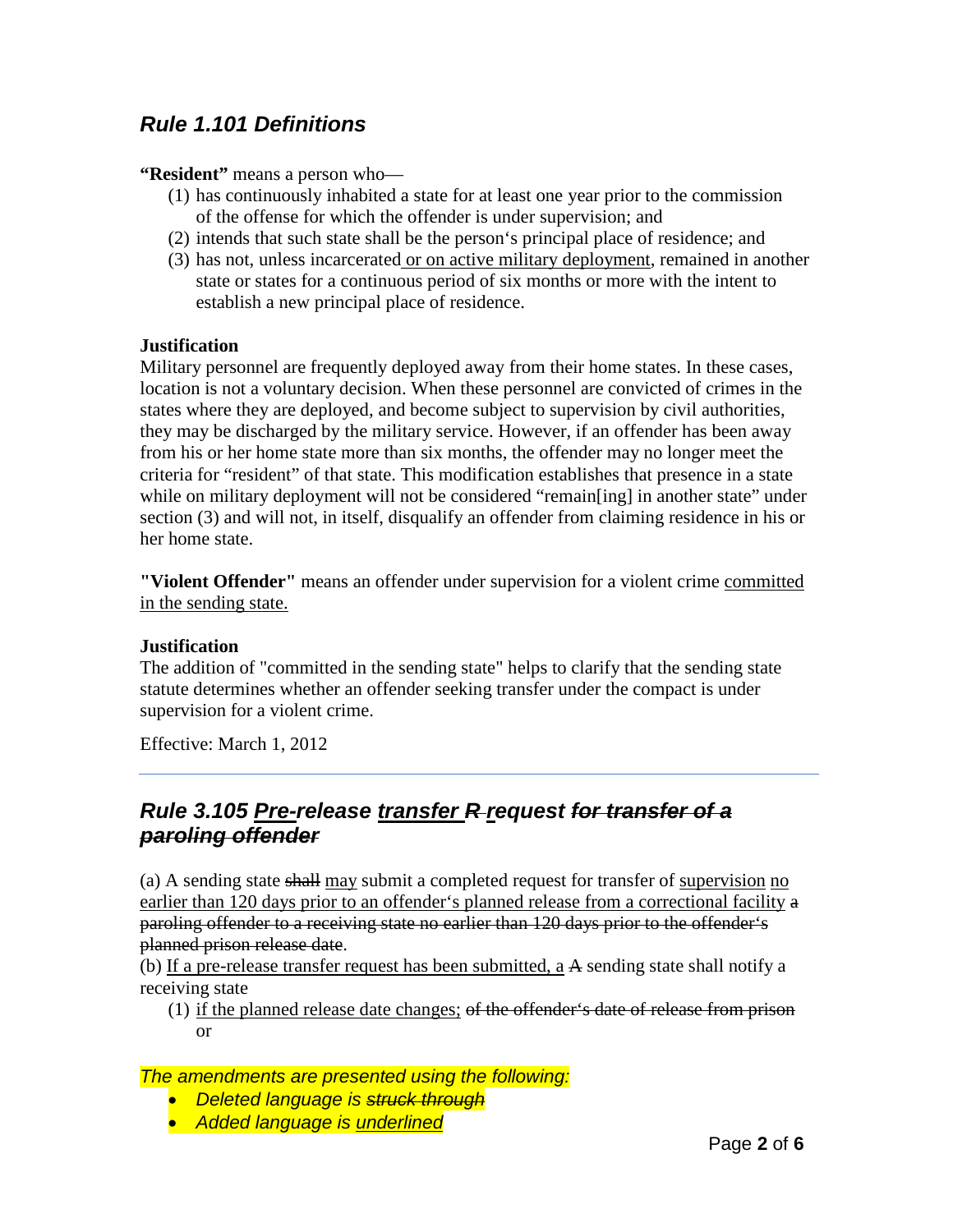(2) if recommendation for release parole of the offender has been withdrawn or denied.

 $(c)$   $(1)$ A receiving state may withdraw its acceptance of the transfer request if the offender does not report to the receiving state by the fifth calendar day following the offender's intended date of departure from the sending state and shall provide immediate notice of such withdrawal to the sending state.

(2) A receiving state that withdraws its acceptance under Rule 3.105 (c) (1) shall immediately notify the sending state.

(3) Following withdrawal of the receiving state's acceptance, a sending state must resubmit a request for transfer of supervision of a paroling offender in the same manner as required in Rule 3.105 (a).

## **Justification**

The proposed revision clarifies the intent and scope of the rule, consistent with ICAOS Advisory Opinion 1-2009. A state may submit a request to transfer an offender incarcerated in a correctional facility, whether it be a prison, jail, halfway house, workhouse, or some other custodial facility, prior to the offender's release. Public safety is served best when a transfer investigation can be completed prior to an offender's release to supervision. Further, the compact language addresses "supervision" without exclusive reference to "parole", which is not defined in the rules. While that term might once have included anyone subject to supervision following a period of incarceration, it is no longer the case.

Effective: March 1, 2012

- *Deleted language is struck through*
- *Added language is underlined*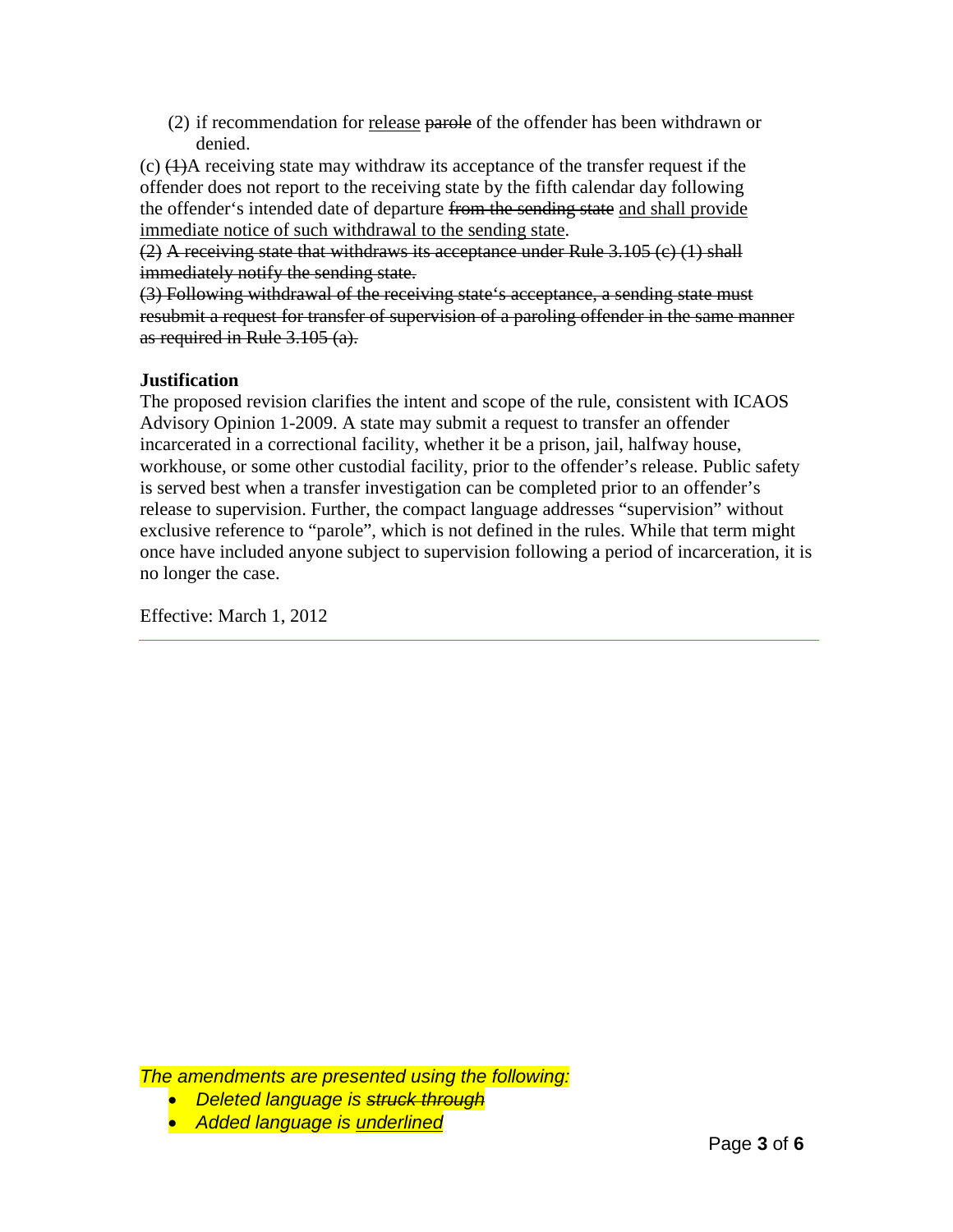## *Rule 3.107 Transfer Request*

- (a) A transfer request for an offender shall be transmitted through the electronic information system authorized by the commission and shall contain:
	- (1) transfer request form;
	- (2) A narrative description of the instant offense in sufficient detail to describe the circumstances, type and severity of offense and whether the charge has been reduced at the time of imposition of sentence;
	- (3) photograph of offender;
	- (4) conditions of supervision;
	- (5) any orders restricting the offender's contact with victims or any other person;
	- (6) any known orders protecting the offender from contact with any other person;
	- (7) information as to whether the offender is subject to sex offender registry requirements in the sending state along with supportive documentation;
	- (8) pre-sentence investigation report, unless distribution is prohibited by law or it does not exist;
	- (9) information as to whether the offender has a known gang affiliation, and the gang with which the offender is known to be affiliated;
	- (10) supervision history; unless it does not exist. if the offender has been on supervision for more than thirty (30) calendar days at the time the transfer request is submitted;
	- (11) information relating to any court-ordered financial obligations, including but not limited to, fines, court costs, restitution, and family support; the balance that is owed by the offender on each; and the address of the office to which payment must be made.
- (b) The original signed Offender Application for Interstate Compact Transfer shall be maintained in the sending state. A copy of the signed Offender Application for Interstate Compact Transfer shall be attached to the transfer request.
- (c) Additional documents, necessary for supervision in the receiving state, such as the Judgment and Commitment, may be requested from the sending state following acceptance of the offender. The sending state shall provide the documents within no more than 30 calendar days from the date of the request, unless distribution is prohibited by law or a document does not exist.

### **Justifications**

(a) (9): Information related to offenders' known gang affiliations provides useful information to probation officers and other law enforcement agencies tracking the interstate movement of gang members. This information will also enhance the safety of the investigating officer in the receiving state.

(a) (10): Setting a specific time frame to require supervision history provides clear guidance as to when this information is required.

Effective: March 1, 2012

- *Deleted language is struck through*
- *Added language is underlined*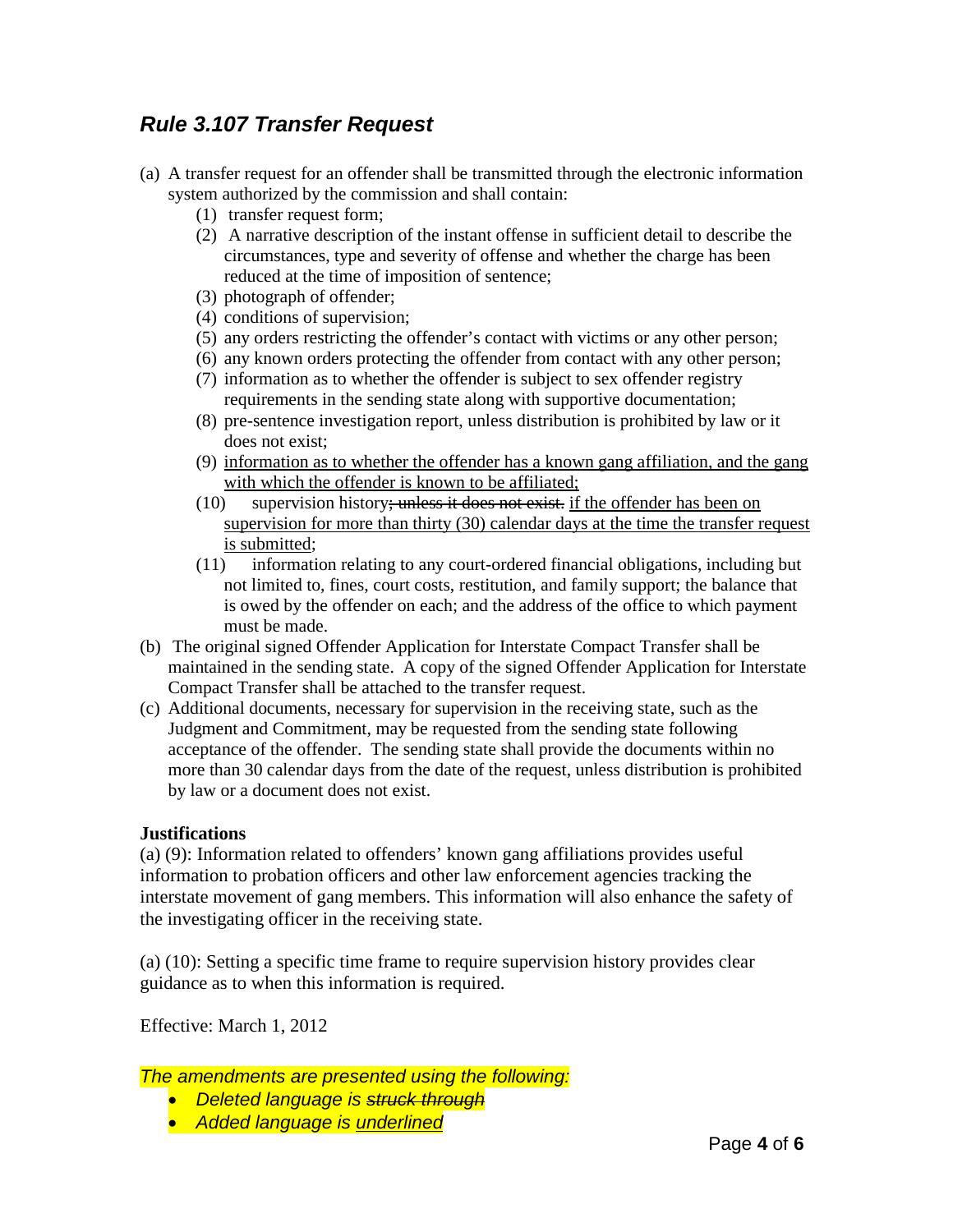## *Rule 4.111 Return to the sending state*

(a) Upon an offender's request to return to the sending state, the receiving state shall request reporting instructions, unless the offender is under active criminal investigation or is charged with a subsequent criminal offense in the receiving state. The offender shall remain in the receiving state until receipt of reporting instructions.

(b) Except as provided in subsection (c), the sending state shall grant the request and provide reporting instructions no later than two business days following receipt of the request for reporting instructions from the receiving state.

(c) In a victim sensitive case, the sending state shall not provide reporting instructions until the victim notification provisions of Rule  $3.108\text{--}1$  (b)(1)(C) have been followed.

(d) A receiving state shall notify the sending state as required in Rule 4.105 (a).

### **Justification**

The purpose of this proposal is to distinguish between the victim's right to be heard under Rule 3.108-1 (a) and victim notification required under Rule 3.108 during the process of an offender returning to the sending state where the victim resides. The proposal leaves intact the victim's right to be heard. Reporting instructions shall not be provided until the victim has been notified.

Effective: March 1, 2012

## *Rule 4.112 Closing of supervision by the receiving state*

(a) The receiving state may close its supervision of an offender and cease supervision upon-

(1) The date of discharge indicated for the offender at the time of application for supervision unless informed of an earlier or later date by the sending state; (2) Notification to the sending state of the absconding of the offender from supervision in the receiving state;

(3) Notification to the sending state that the offender has been sentenced to incarceration for 180 days or longer, including judgment and sentencing documents and information about the offender's location;

(4) Notification of death; or

(5) Return to sending state.

(b) A receiving state shall not terminate its supervision of an offender while the sending state is in the process of retaking the offender under Rule 5.101.

- *Deleted language is struck through*
- *Added language is underlined*